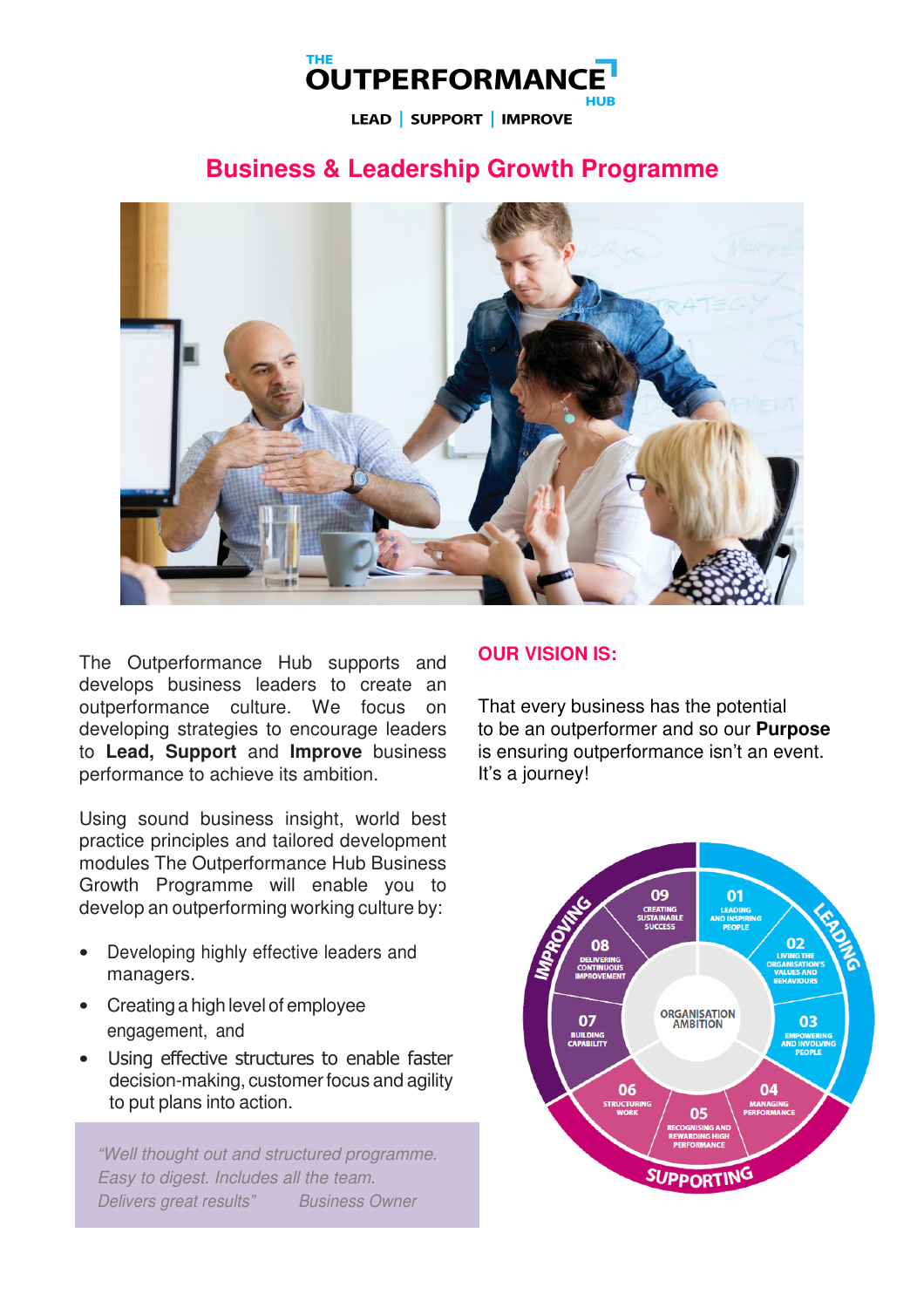

LEAD | SUPPORT | IMPROVE

#### **Why is this different?**

This is not just a training programme. The Outperformance Hub will work with you in both group and one on one settings to increase your leadership capability to achieve the ambition you have for your business.

We use 2 international models as the framework to enable change:

#### **1. The Investors in People Standard**

**INVESTORS**<br>**IN PEOPLE** 

The Standard defines what it takes to lead, support and manage people well for sustainable results.



#### c**2. The i4 Leadership Model**

**i4** is a personal leadership model delivered by Mantle Ltd, leadership specialists, who facilitate this engaging and practical aspect of the programme.

**i4** consists of 4 key Competencies, each with 4 Pillars:

|           | <b>PERFORMANCE</b>        | <b>COLLABORATION</b>   |           | <b>INNOVATION</b>    | <b>AGILITY</b>        |
|-----------|---------------------------|------------------------|-----------|----------------------|-----------------------|
|           |                           |                        |           |                      |                       |
| $\bullet$ | <b>INTEGRATION</b>        | <b>0</b> INSPIRATION   |           | <b>0</b> IMAGINATION | <b>0</b> INTUITION    |
| $\bullet$ | <b>BALANCE</b>            | <b>O</b> COMMUNICATION |           | <b>O</b> DRIVE       | <b>O</b> AWARENESS    |
|           | <b>o</b> ETHICS           | <b>O</b> GENEROSITY    |           | <b>o</b> CURIOSITY   | O INFLUENCE           |
|           | <b>O</b> MENTAL READINESS | <b>o</b> COURAGE       | $\bullet$ | <b>ATTITUDE</b>      | <b>O</b> ADAPTABILITY |



"The Growth Programme is by far one of the best decisions we have made for Tomahawk. It forced us to get out of the day to day running of the business and take that helicopter view of the company, make plans, take action and engage the whole team in the company's success.

The focus and clarity the course provided has given us a solid foundation that has already provided results in both the company culture and our bottom line." Gina and John, Tomahawk (photo above)

## **Who should attend?**

Small business owners and leaders who want to transform their businesses by managing growth and creating sustainable profitability. Therefore, applications are sought from leaders who:

- Are motivated to challenge current practices to improve business performance.
- Know their business can achieve more but would like a 'heads-up' on how to do this.
- Want to build people capability of their team so they can let go of some functions.
- Desire to make things easier and spend more time doing the things they enjoy the most.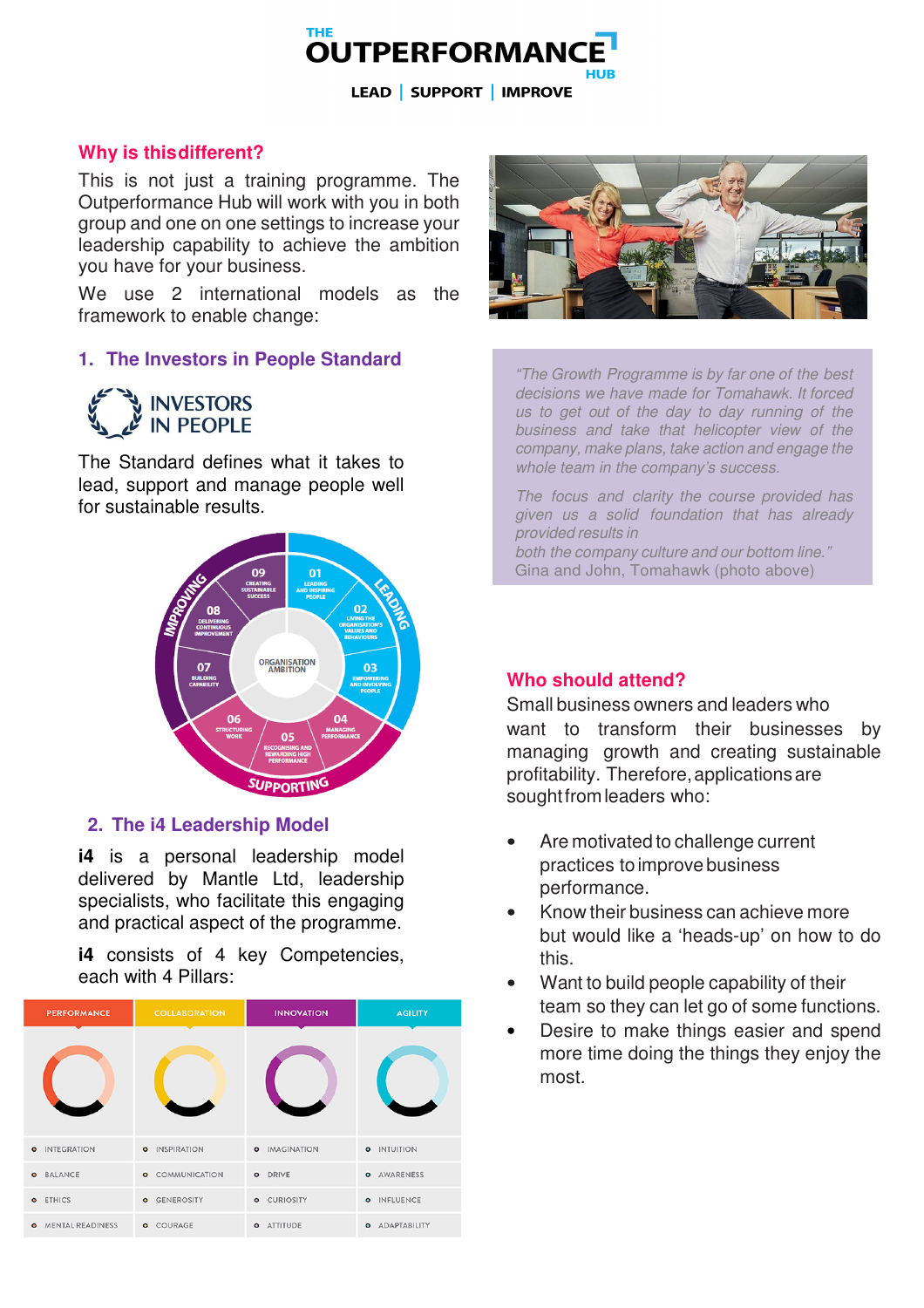## **More about the Programme**

## **What is involved?**

This is not a quick fix but neither is it an onerous and complex task to create an outperforming business. The Outperformance Hub has struck a balance by remaining pragmatic and relevant.

The Business & Leadership Growth Programme runs over 22 weeks for businesses employing 10 to 75 people and sales over \$1m. During that time you will be involved in groups of 6 firms in:

- 6 x 1-day group based **Modules** covering various topics including:
	- Converting vision into action
	- 3 x 'How to Coach' sessions
	- Developing high performing teams
	- Employee engagement
- Assigned a **Business Advisor** for 6 one to one sessions to support your action plan.
- Group and one on one sessions on the **i4 Leadership Model**.
- Final Graduation Event

#### **Results**

In return for 10 days you will recover that cost in time through significant gains in business performance and productivity. A group of 12 firms that graduated collectively reported:

- **51.3%** projected sales increase over the next 24 months.
- NPBT increased by **36.6%**
- **91.0%** had a clearer understanding of how to achieve their long term goals.
- Customer Net Promoter Scores increased by **45%**.

#### **Investment**

Full price for firms is \$18,500 per business and this enables **2 people** to participate at all stages of the programme. Payments are spread evenly over 6 months of the programme.



"Don't worry about the timing or time involved... it's well worth it. If offered the opportunity... take it, it will change your business." Business Owner

## **Voucher Capability Funding**

The Outperformance Hub's business growth programmes are registered under the Trade and Enterprise Voucher Capability Scheme. Your business may be eligible for up to **\$5,000** in funding and we support you with the application process.

This is an exciting opportunity for a business to take a proactive step to improve performance at a cost that won't break the bank!



**E** info@outperformancehub.co.nz **W** www.outperformancehub.co.nz **P** PO Box 147249 Ponsonby Auckland 1144